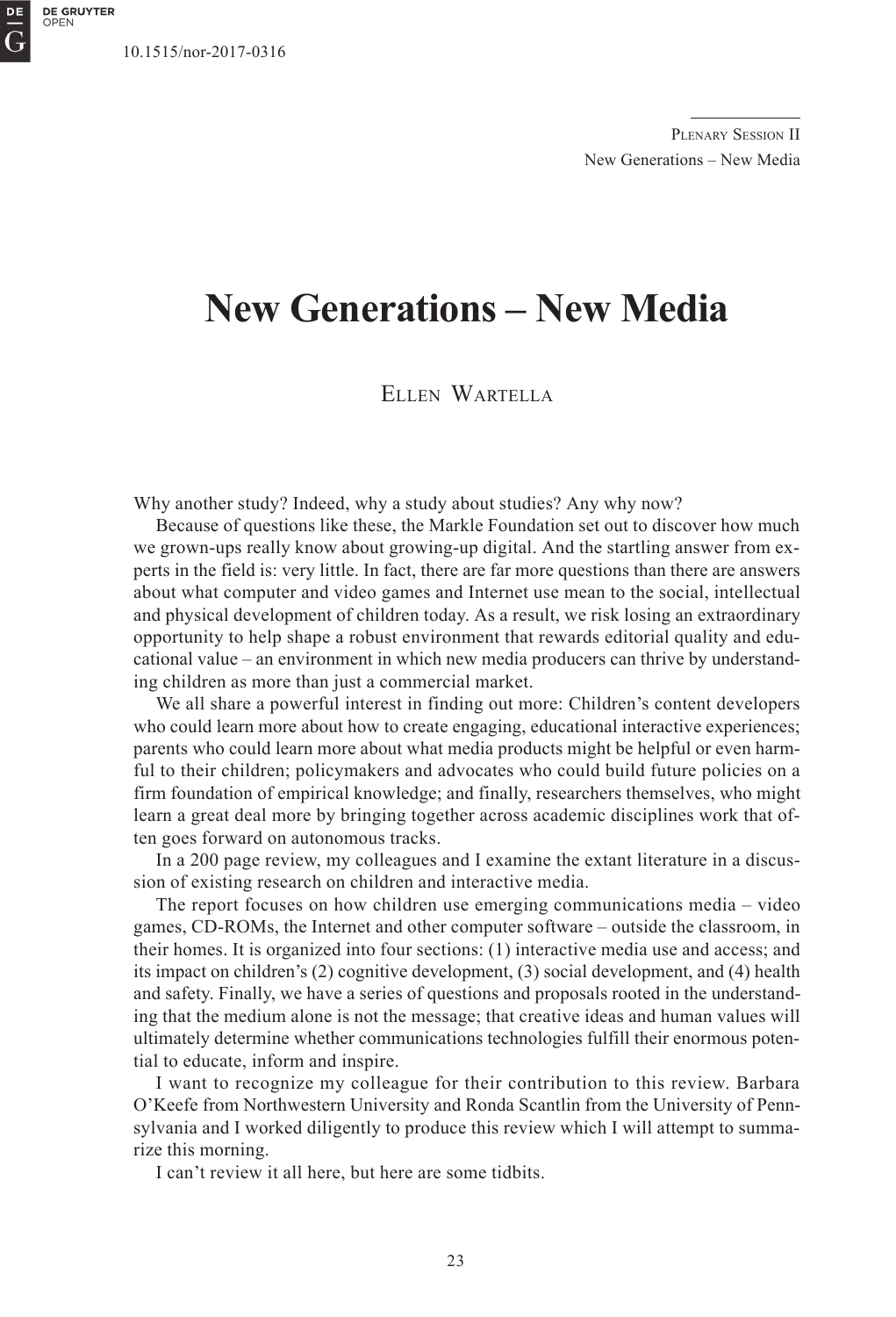Today we are in the middle of a new revolution in both technology and culture; a revolution in which our children are often in the vanguard. For they are the first generation that is truly "growing up digital." In 2000, among American households with children ages 2-17, 70% have computers and 52% are connected to the Internet (Woodard and Gridina, 2000).

The typical American child lives in a household with 3 television sets, 2 VCRs, 3 radios, 3 tape players, 2 CD players, a video game player, and a computer (Kaiser Study, 1999).

Of course, interactive media for young people is not entirely new. Video games were introduced more than two decades ago – digital content explosion (huge growth and technological sophistication) In recent years – home computing more affordable, expansion of Internet and high-speed connections, etc. – lead to increased value and use of interactive media

Concerned parents, teachers, content producers, child advocates and policy-makers want to understand much more about how such a pervasive experience can contribute to – or at very least, not detract from – our children's intellectual, social and physical development. We sense that, because of their unique properties, well designed interactive media have an extraordinary potential to not only help young people learn, but also engender a true love of learning. At the same time, our experience with television suggests that digital content may also have potential to affect children's social and intellectual development in far less desirable ways.

But are our assumptions borne out by the facts? What kind of evidence do we already have about the power of digital media to influence children's health and well being? What sort of new research do we need to better understand the role of these media in children's lives? And how can we as researchers, media producers, policy-makers and parents better shape that role from knowing the answers?





<sup>\*</sup> Differences significant at the p<.05 level.

*Source:* Woodard and Gridina (2000).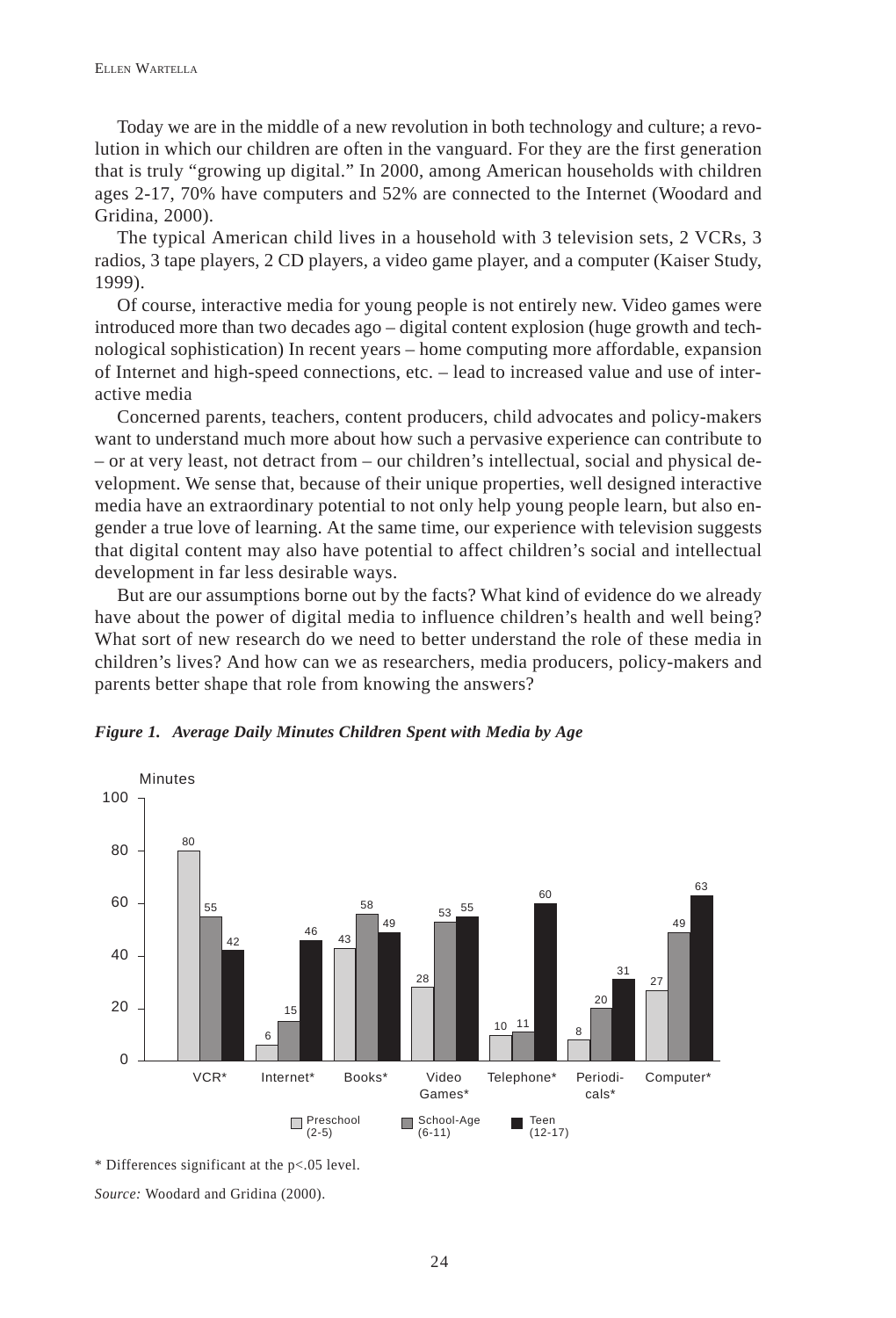Children who are heavier television viewers are heavier media users overall. Children who spend more than two hours watching television daily also spend significantly more time watching videotapes, playing video games, and talking on the telephone. There are no statistically significant differences in time spent using the computer, browsing the Internet, reading books or periodicals by the amount of time the child spent with television.

Media use varied among children of different ages. There are statistically significant differences in media use across all of the media except television viewing. Preschoolers spend the most time watching videotapes, elementary school age children spend the most time reading books, and adolescents spend the most time using the Internet, playing video games, talking on the telephone, reading periodicals, and generally using the computer.

(Directly quoted from *Media in the Home 2000* – Annenberg Study)



*Figure 2. Average Daily Minutes Children Spent with Media by Gender*

\* Differences significant at the p<.05 level.

*Source:* Woodard and Gridina (2000).

The gender of the child corresponds with the use of several media. Boys spend more time watching television and playing video games while girls spend significantly more time reading books and talking on the telephone. There are no significant gender differences in Internet or computer use.

(Directly quoted from *Media in the Home 2000* – Annenberg Study)

## **Interactive Media Use and Access**

Researchers have found that playing games is the most common way young people of all ages 2–18 use computers.

Boys reported significantly more time commitment than girls in playing computer and video games. Wright et al. (in press) found boys spent significantly more time per week playing sports games than girls (boys  $= 62.43$  min; girls  $= 7.54$  min).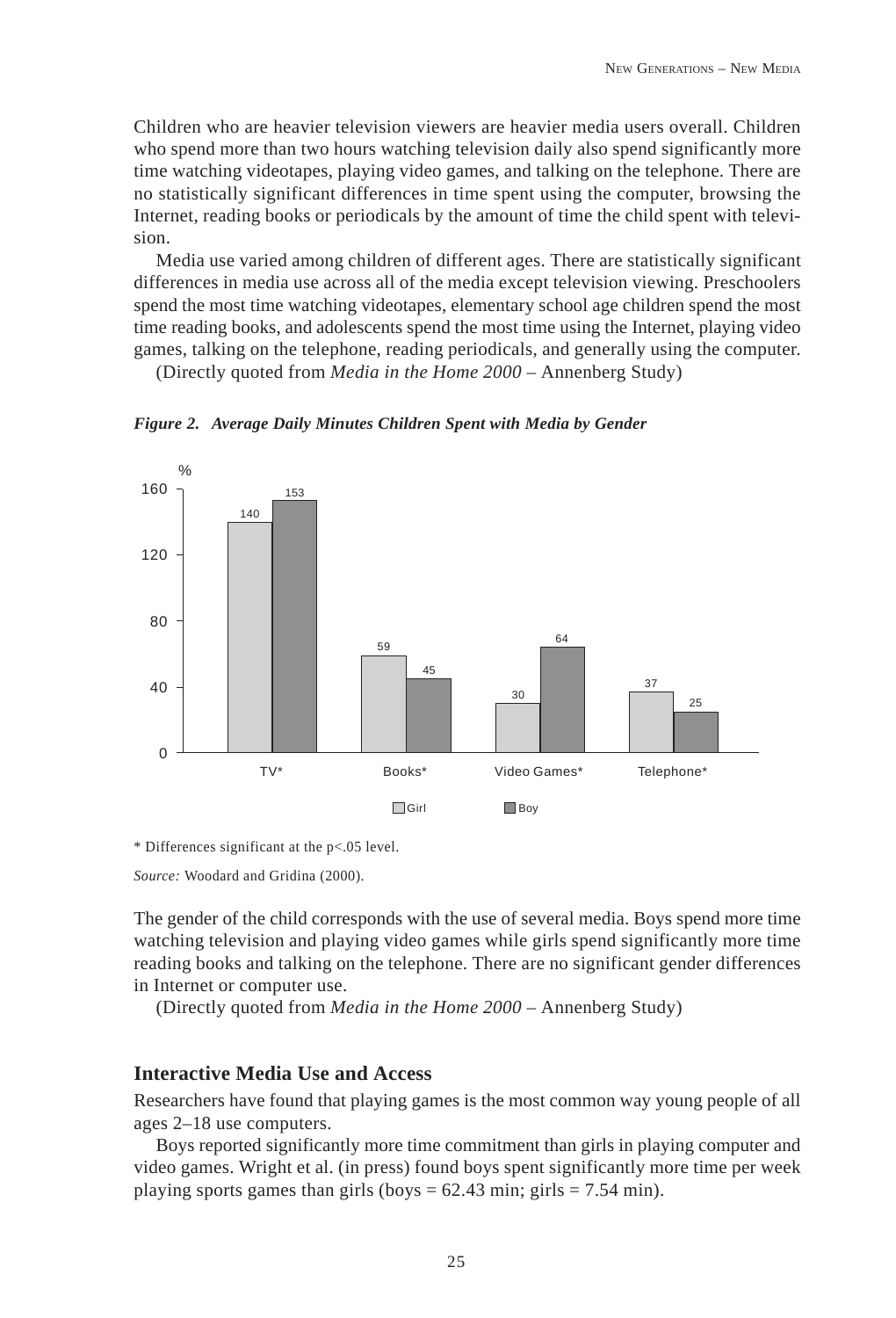Boys generally preferring sports, action adventure and violent action games; while girls generally prefer educational, puzzle, spatial relation and fantasy-adventure games. What's more a March 2000 survey by the National School Boards Foundation (NSBF) found that boys & girls are equally involved in using the Internet, albeit in different ways. Girls were more likely to use the Internet for education, schoolwork, e-mail, & chat rooms, while boys were more likely to use the Internet for entertainment & games.

However, research indicates that interactive gaming decreases with age, from 5.6 hours per week to 2.5 hours per week from fourth to eigth-grade for girls, and from 9.4 hours per week to 5 hours per week for boys at the same grade levels (Buchman and Funk, 1996).

Preference for educational games also decreased as a function of age for both girls and boys. Younger children were more likely to prefer educational games than older children (Buchman and Funk, 1996). This preference for educational games decreased as a function of age for both girls and boys alike.

But there are several gaps in our knowledge about age and new media use. For example, there is little research exploring variations in interactive media use among children of different ethnic groups and among children less than eight years old. We are especially limited in our understanding of how and why children use networked services from their homes.



*Figure 3. Percentage of Home Computers and Internet Penetration by Income*

Not every American family and child has access to computers, the Internet and interactive media. Persistent differences across socio-economic and ethnic lines have rightly generated an important public policy debate about possible implications and solutions to this inequality.

Stanger and Jamieson (1998) reported 32.5% of families with annual household incomes below \$30,000 reported owning a home computer, while 61% of those between \$30,000 and \$50,000, 73.8% between \$50,000 and \$75,000, and 88.1% above \$75,000

*Source:* Stanger and Jamieson (1998).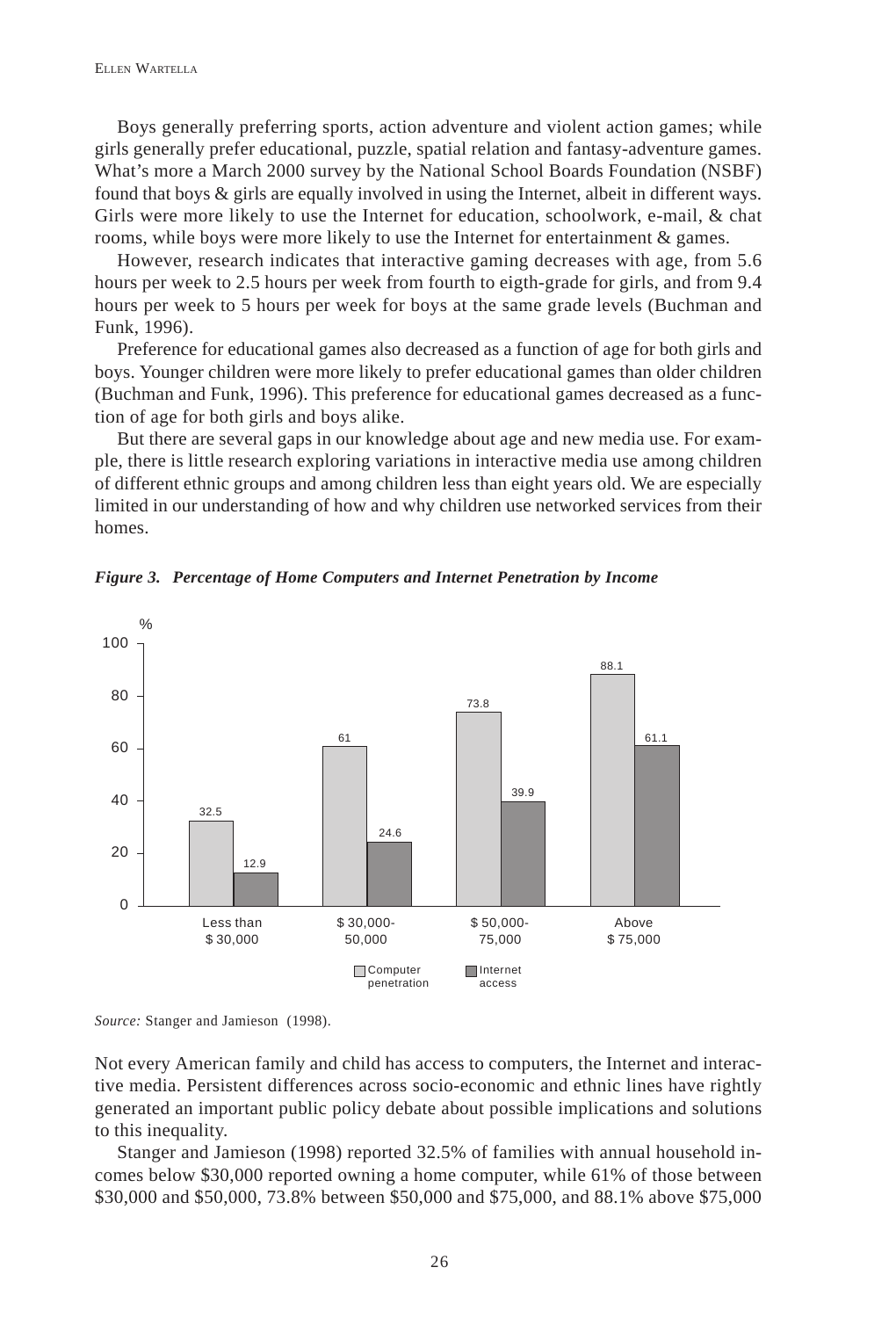reported home computer ownership. Online access for families in each income level was 12.9%, 24.6%, 39.9%, and 61.1%, respectively (Stanger & Jamieson, 1998).



*Figure 4. Percentage of Home Computers and Internet Penetration by Ethnicity*

Furthermore, Seventy-eight percent (78%) of White youth came from homes with at least one computer, which is considerably more than African American (55%) or Hispanic (48%) youth (Roberts et al., 1999).

But the most recent research suggests that access to computers and the Internet is rapidly spreading in the United States and that closing the "digital divide" will depend less on technology and more on providing the skills and content that are most beneficial.

For example, video game consoles and software, which are less expensive than computer systems, are widely spread across all socio-economic levels. In fact, ownership of video game equipment was more common in lower-income households than in higherincome households. Unfortunately, even though similar *entertainment* content is available for both computer and video gaming systems, the vast majority of *educational* software is available only for those who have access to a computer or perhaps a net appliance.

Research indicates that children who own or have access to home computers demonstrate more positive attitudes toward computers, show more enthusiasm, and report more self-confidence and ease when using computers than those who do not have a computer in the home.

Furthermore, Hoffman and Novak (1999) report that individuals who own a home computer are much more likely than others to use the Web.

However, ownership does not mean effective use, and it may be a lack of knowledge and experience that are the real barriers to using computers.

We need to know whether and how children may be affected by living on the wrong side of the "digital tracks." Our specific concern focuses less on the details of a "digital

*Source:* Kaiser Family Foundation (1999).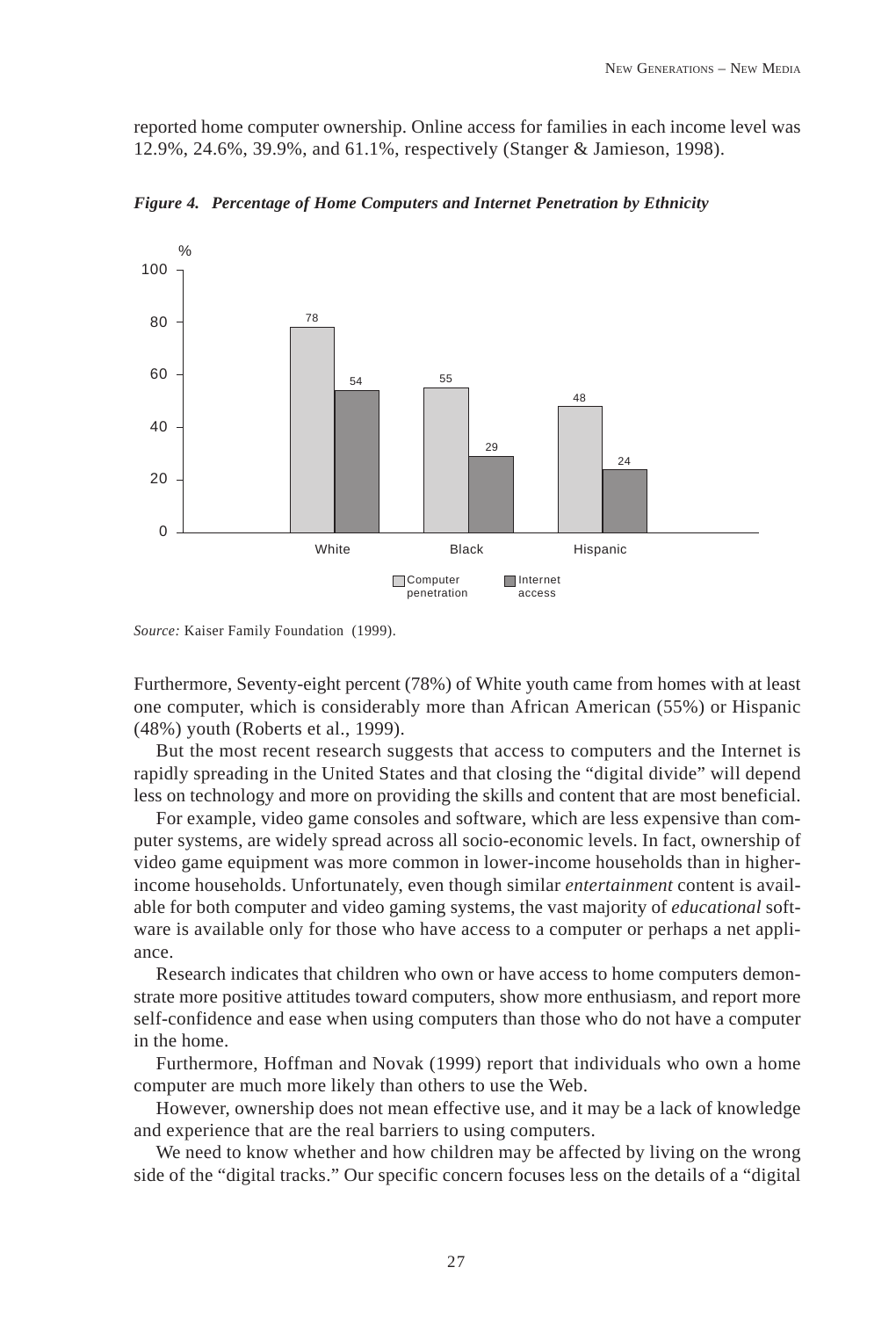divide" and more on what children learn from the interactive content they do experience – that is, on how the marriage of content and the use of technology affects children.

Much of the research on children's use of media has focused on the uses of *particular* media (e.g., books, television, computers, Internet) and not on the whole media environment. The literature on print literacy has virtually no overlap with the literature on children and television, and these in turn have little connection with literature on children and computers. While this may have been a useful simplifying strategy in the past, it appears increasingly less useful in an age of media convergence, when children are surrounded by an increasingly seamless web of multiple media experiences.

Future research needs to study not just the level of media use, but specific media content and its various platforms. For instance, rather than just studying children's use of the Internet, we should consider the genre of the content involved, the kind of interaction it provides; whether it uses audio, text, or audiovisual messages; and whether the user is involved in networked activities and how children use these experiences in their social lives.

## **Overarching Theoretical Approach**

The core concern of research on children's exposure to, and use of, media has been with the effects of media on their learning and social development, in short, with the role of media in socialization. Socialization is the process of acquiring roles and the knowledge and skills needed to enact them. One important framework for understanding the role of media in socialization is grounded in thinking about the nature of language socialization (Schieffelin & Ochs, 1986), the nature of education and learning (Pea, 1994), mind, self, and society (Mead, 1934), cognitive development (Piaget, 1964), social cognitive development (Vygotsky, 1962) and dialogue (Bakhtin, 1990).

Within a media socialization perspective, the core socializing process is dialogue. Dialogue, an interchange with a human or mediated interlocutor, creates a structure for children to articulate and organize their emerging understandings as well as build on what others communicate to them (Wartella, et al., 2000). Dialogue is a relational idea, referring to the ways in which attention and mental activity are engaged and structured by the presence and presentations of others.

Theories of dialogue, especially the work of Bakhtin (1990) and Goffman (1981), provide a framework within which to understand the role of communication and social interaction in learning. In their work, two concepts are critical to a theory of dialogue: interaction and identity.

Dialogue is an activity involving at least two agents, and it is carried out through a process of *interaction* (Jonassen, 1988). In its simplest form, interaction is an exchange of actions or ideas that build on previous exchanges (Rafaeli, 1988). A medium is interactive, then, when it creates the possibility of dialogue, i.e., gesture and response.

We can define the quality of interactivity in media as their ability to sustain a rich conversation of gestures. In this sense, interactivity is a function of the range/multimodality of display possiblities, the nature of response options (and especially the degree of synchronous responding that is possible), and the ability to sustain a chain of interaction. Following Wartella et al. (2000), Wartella and Jennings (2000) and Sims (1997), we hypothesize that interactivity fosters children's engagement with content and consequent learning due to: (1) control over the learning environment (the degree to which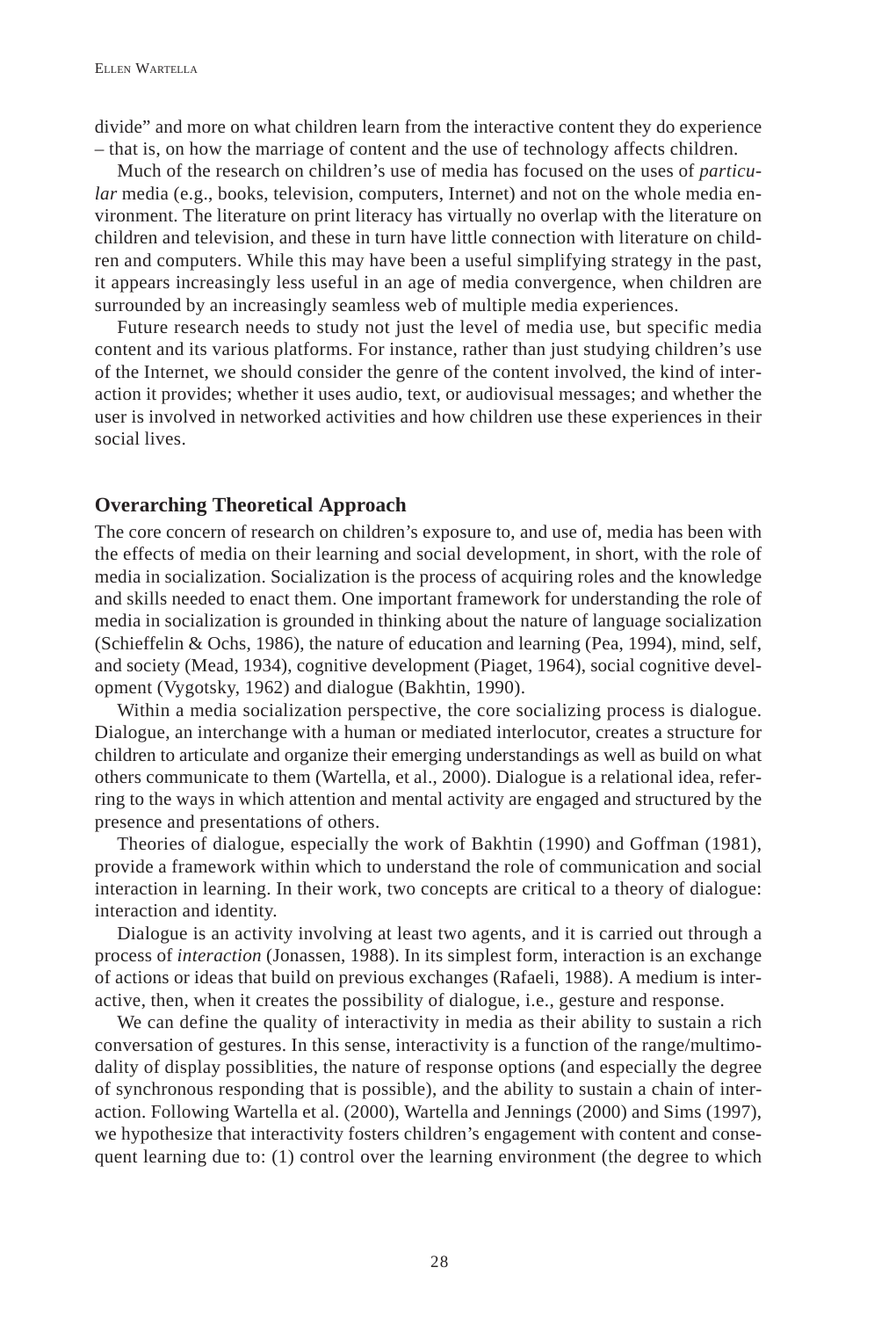children's actions make things happen); (2) responsiveness (contingent replies to children's actions); (3) production values (system performance, aesthetic qualities, and video and audio quality); and (4) personal involvement with the content (motivational elements that inspire children to participate in certain activities).

*Identity* refers to the social self, as constituted and negotiated within particular activities and contexts. It incorporates and builds on an understanding of personhood and agency and guides not only the ways in which people organize their actions but also the ways in which they interpret the actions of others, including non-human others (e.g., Reeves and Nass, 1996).

There has been a good deal of attention already to the ways in which children and adolescents explore their sense of self via online interaction with others. Examples include Turkle's (1995) research on adolescent's adoption of characters in MUD's (multiuser role-playing games) and Gross, Juvoen, and Gable's (in press) study of the use of email and Instant Messaging to build identities and relationships with peers. Our surveys of children's use of online technologies for communication with significant others will contribute systematic, empirical data to help us understand how media contribute to a child's emerging sense of self and relationship.

However, what remains to be explored is how children develop and use a sense of their own agency and the agency of others to frame their experiences with interactive media. This is a more fundamental question about the ways in which the presentation of content shapes its acquisition and impact. In particular, we need to know whether there are differences in the way information is received from or given to different kinds of dialogue partners, including real people, fictional characters, computers, and intelligent computer agents.

#### **Cognitive Development**

We have long understood that children learn and grow, socially, intellectually and even physically from playing games. They also learn skills, information and behavior from their parents, siblings and peers; from television, music, movies and comic books. But how much do we understand about whether the introduction of interactive media into the equation affects how and what children are learning? Is the very interactivity of newer technology a distinction that makes a real difference in what children learn? In simple terms, does playing collaborative learning games make children more likely to act collaboratively? Or playing violent video games make children more likely to act violently?

And as prior media research has shown, it is not the medium itself that affects children's perceptions, attitudes, or awareness. It all depends on the specific kinds of *content* with which they carry out specific kinds of *activities*, under specific kinds of external or internal *conditions* for specific kinds of *goals.*

For example, in research on what children learn from playing video games, skill gained in learning to play a video game generalized to very closely related visual and spatial reasoning tasks (Subrahmanyam & Greenfield, 1996; Okagaki & Frensch, 1996) but not to less closely related tasks (Greenfield, Brannon, & Lohr, 1996).

In order to understand the impact of interactive media, researchers will have to focus on the details of that interactivity, on whether and how it allows children to engage the content in a truly responsive way.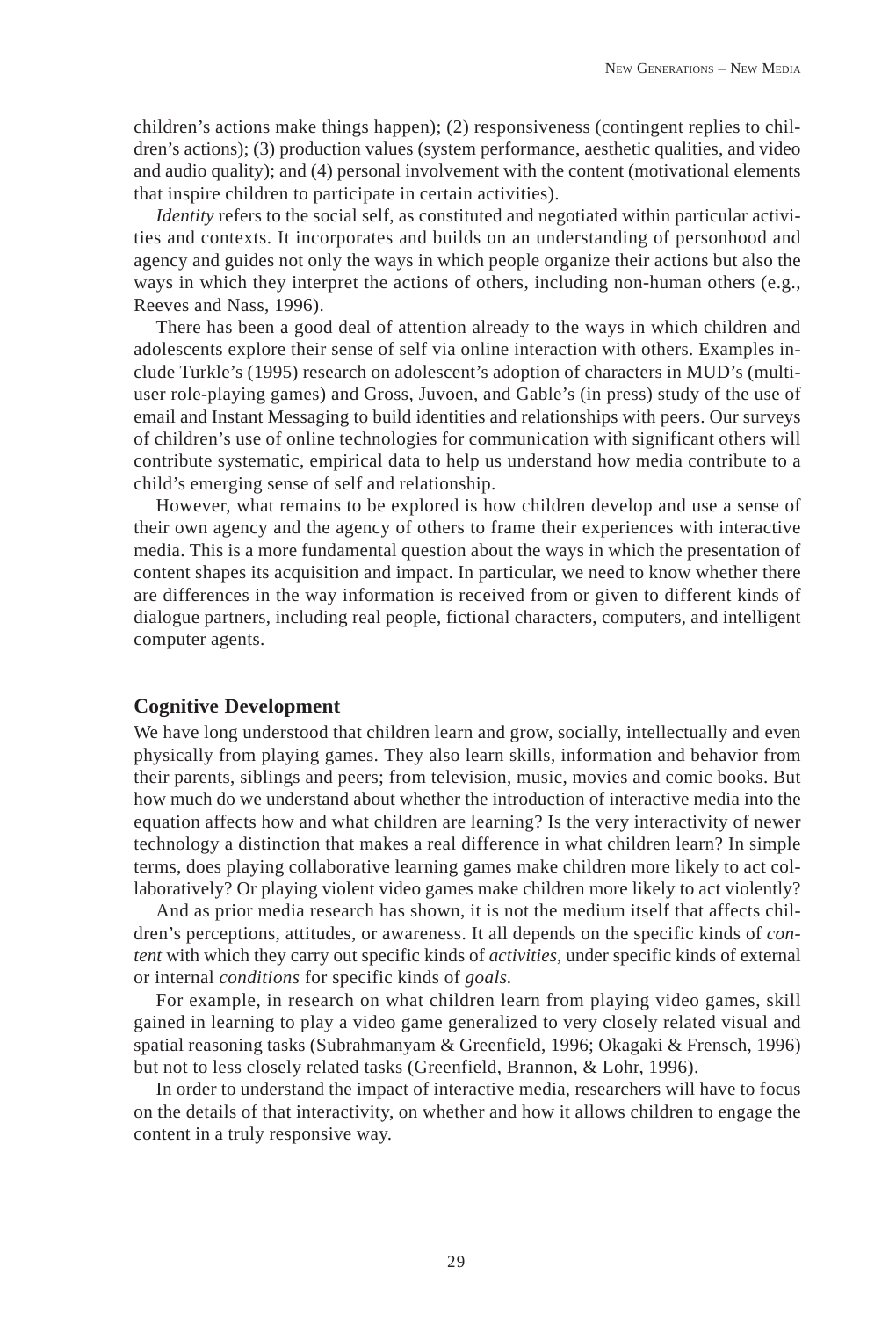## *Findings*

We know that in a traditional "analog" environment, interactivity in the form of collaboration is a proven learning strategy. Studies have shown, for example, that children's communication with peers about how to solve a science problem can improve science learning. Others demonstrate that stimulating collaboration in young children's storytelling play lead to improved writing skills. In another study examining collaborative learning in  $4<sup>th</sup>$  grade children using an educational software program showed that pairs of children who could play together got more right answers than the pairs who had to play against one another (Strommen, 1993). Other findings provide encouraging evidence that informal, collaborative experiences with quality educational software can help develop skills that are not only content-specific, but that can also be transferred to new situations.

In general, research suggests that where interactive video games have been designed to teach certain skills, they can be highly effective learning tools. But there has not been enough research on games that are already in the marketplace to determine what their effect is on other cognitive skills. And until there is more research, we simply don't know enough to say whether children's access to and use of computers at home significantly influences their achievement in school. While early studies have suggested that home computer access may be associated with higher test scores, a variety of other factors in the home and family environment could also be relevant.

In relation to academic achievement, home computer use  $\&$  the ways in which computers are used can be attributed to several forms of social inequality beyond access (gender, SES, & ethnicity) which may subsequently influence the educational benefits derived from home computing.

One possible explanation for these findings is the level of parental involvement in children's computing activities. Children who engage in beneficial computing activities have parents who interact with them or communicate about those computing activities.

Given the fact that the primary reason cited by parents for purchasing a home computer and connecting to the Internet is education, we have very little research to document whether using interactive media at home actually contributes to achievement at school.

## **Social Development**

A decade before the first digital computer was conceived, Margaret Mead pointed out that playing games provides a critical opportunity for children to acquire the distinctive perspectives of social identities and voices. And more recent research has shown that children's fantasy play – like having an "imaginary friend" – can be a productive strategy in their own social development.

Some researchers suggest that online interaction through chat rooms and game-playing can have a similar function, allowing young people to take on identities they wish to explore and even helping them deal with difficult issues in their "real" lives. Conversely, some young people may use these media to "act out" in hostile or unhelpful ways both online and off. While a few studies have examined the formation of online personal relationships and their ability to satisfy social needs of adults, we know much less about the nature of those relationships, particularly for children and teenagers.

Online communications lack many of the characteristics of traditional relationships such as geographic proximity and physical appearance, cues about group membership and the broader social context. But the very absence of some of these qualities in online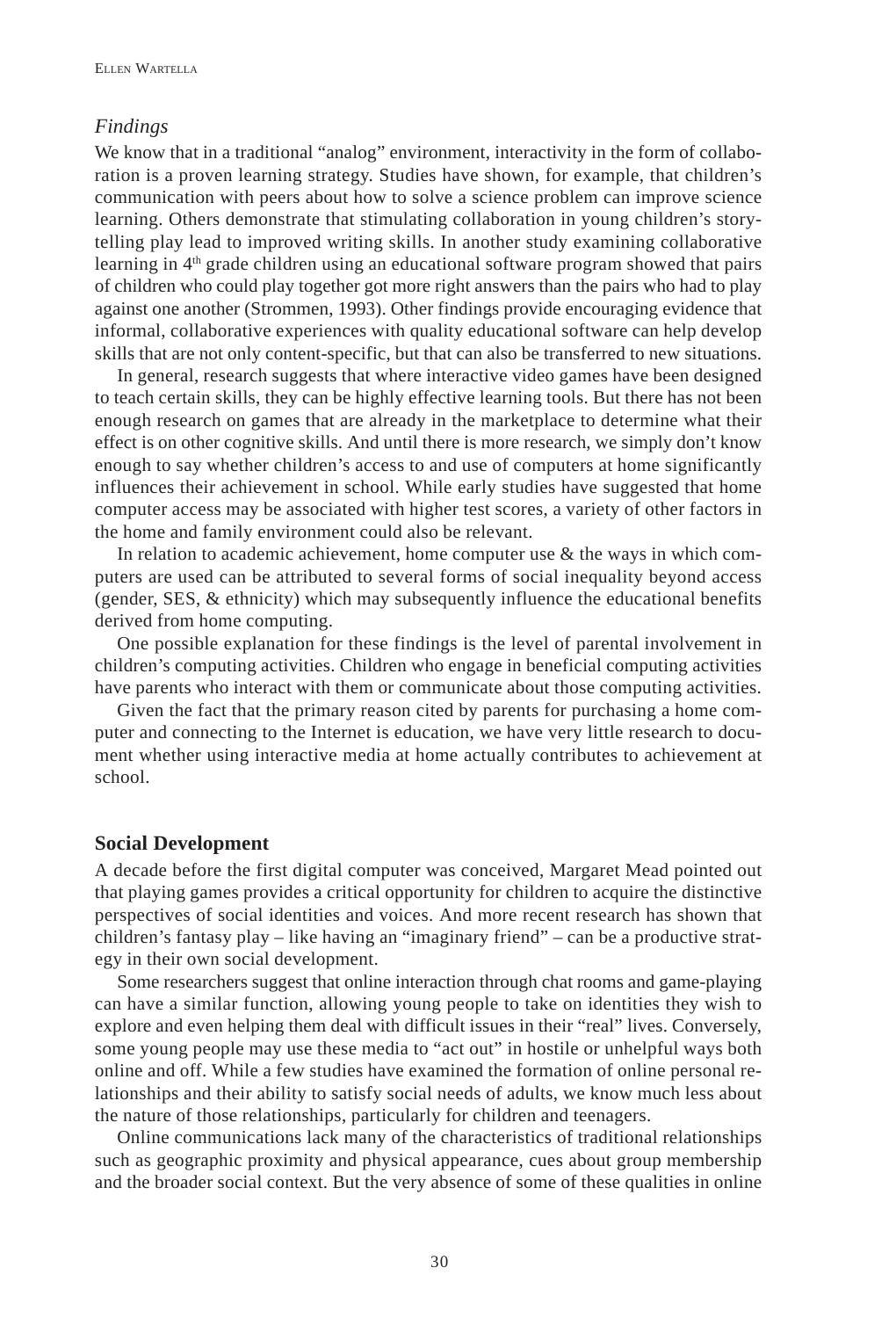communication may have great advantages, especially for children and teens. The emphasis on shared interests rather than social or physical characteristics can be empowering for all people, and especially for members of disadvantaged social groups, those who may be geographically isolated, or physically disabled. One extraordinary example of this is the *Junior Summit*, an online community of children from 139 different countries.

Can the Internet enable awkward teens to find social niches that might otherwise elude them in their real world? Or may it lead them to withdraw and become isolated? (Certainly, parents also have legitimate safety concerns about child predators who seek to have socially inappropriate interactions with children both online and off.) In short, we have much more to learn about consequences – both positive and negative – of networked relationships and communities for children's healthy social development.

Interactive environments, particularly networked technologies can have a positive influence on social behaviors and intellectual development. There has, for example, been a popular – but still understudied – boom in communities of young media users who create their own web pages. Such personal online publishing offers a sophisticated way for young people to connect with their peers and others interested in the same topics. And many are seizing that opportunity with enthusiasm and creativity.

But the use of interactive technologies is not necessarily an isolating event for young people. For many, it has become an important social activity. Recent research with children and families suggests that rather than being isolating, the Internet helps connect children (and parents) to others.

36% of the adolescents who played video games reported playing them with peers or siblings (KFF, 1999).

Interactional skills, verbal facility, social identity formation, and group adjustment (particularly for the boys) were all positively associated with computer activity (Orleans & Laney, 2000).

History of concern about violence and media, but does the interactive, repetitive nature of electronic games have a different role than traditional media?

First, identification with aggressive characters, particularly in games that allow children to not only choose their character but also select particular traits. Second, game players are active participants whose own behaviors lead to success or failure. Third, children receive constant reinforcement of aggressive choices by acting them out, and then being rewarded (with points, sound effects and access to new game levels) for doing so.

Theoretically, these qualities should increase the power of interactive games to teach and reinforce aggressive behavior. But there is only recent and very limited empirical evidence to substantiate this claim.

## *Short-Term Impact of Violent Video Game Play*

- 1) children from 4–10 years old's research suggests that playing violent video games encourages relatively immediate increases in aggressive behavior, attitudes and thoughts
- 2) One recent study examined the effect on  $3<sup>rd</sup>$  and  $4<sup>th</sup>$  grader's after playing a violent video game (*Mortal Kombat II*) or non-violent one (*NBA Jam:TE*). Steps were taken to "rig" the *Mortal Kombat II* game so that the young subjects would not experience its graphic violence in full; for example, no mutilation moves or spurting blood. Even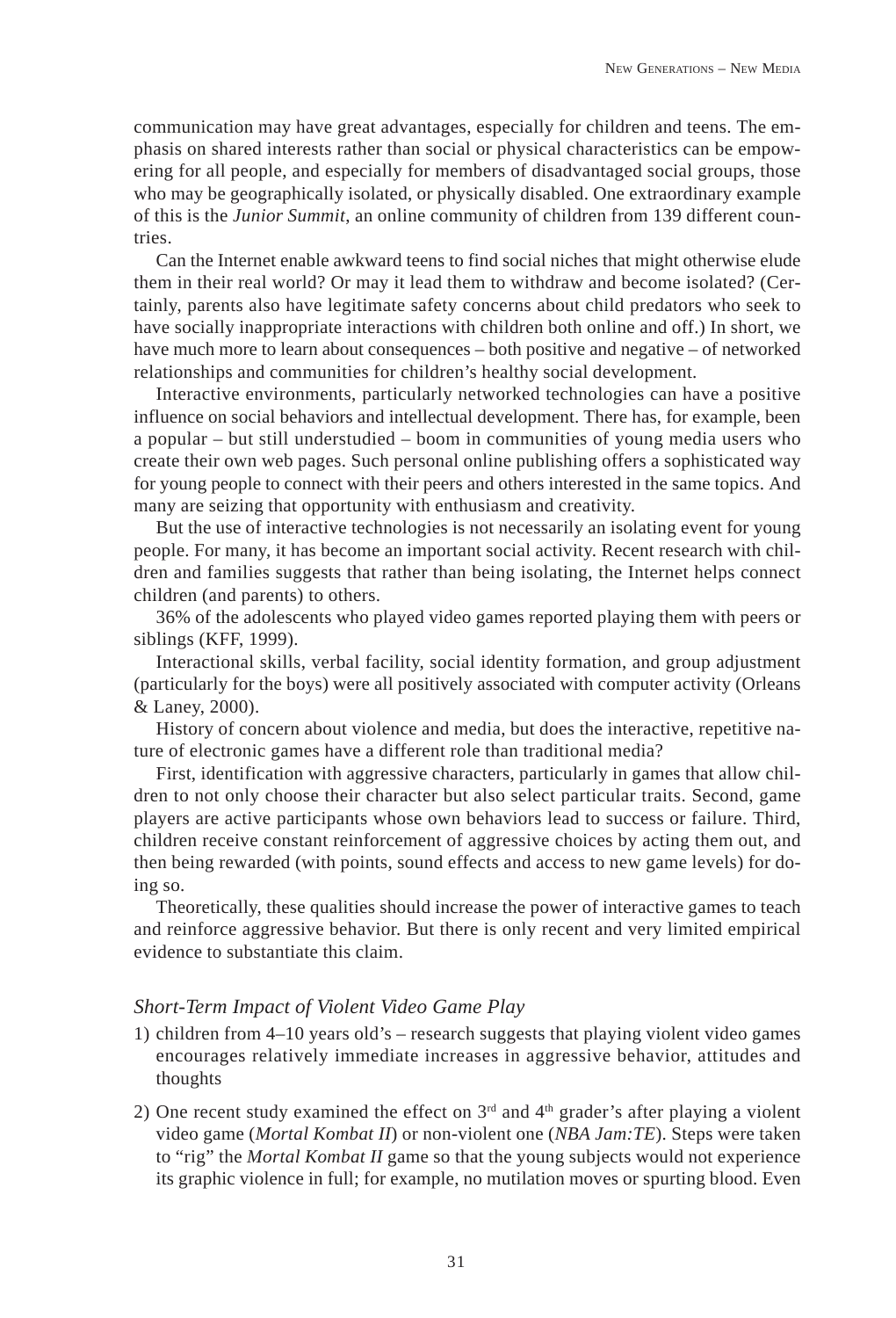relatively brief exposure to this "tamed-down" version of the game elicited aggressive responses by the children

# *Long-Term Impact (very little evidence)*

There has been little systematic research on the long-term influences of interactive game play, and especially limited attention given to young children. Need for more research

## Ratings:

*ESRB:* Started in 1994, the U.S. Congress required the computer and video game industries to develop some type of parental advisory label to be placed on game packaging. Entertainment Software Rating Board labeled game content based on five age-based categories: Early Childhood (EC), Everyone (E or K-A), Teen (T), Mature (M), and Adults Only (AO). There may also be specific content descriptors like mild animated violence, realistic violence, mild language, and suggestive themes.

*RSAC:* Recreational Software Advisory Committee, now reconceived as the Internet Content Rating Association, derived from manufacturers' responses to a series of questions about violence, nudity, sex, and offensive language. Classification icons on game packaging or in advertisements appear as thermometers with four "temperature" readings. The temperature readings represent the level of intensity for these four behavioral categories and may also be accompanied by content descriptors.

Do ratings really provide useful information? Do parents even pay attention to them?

Of the thousands of products rated by the ESRB, 71% of those products are rated "E" for everyone. That one category can include everything from games that provide challenging, skill-building adventures to those that include violence or other undesirable content raises serious questions about the usefulness of such ratings. At the same time, researchers, parents, children, and commercial game raters have very different definitions of violent content, especially cartoon-type or fantasy violence.

Parents evaluations of game content were more strict than industry ratings (Walsh, 1999).

In any event, there is little evidence that parents even use these rating systems when making purchases. Surveys indicate that after the first two years of being in effect, consumer awareness and use of the ratings was extremely low (Fallas, 1996).

# **Health and Safety**

Interactive media have the potential to promote health and positive behaviors. Approximately 17 million consumers use the Internet to search for medical and health information (Vozenilek, 1998), and that number has likely increased. Due to the recent growth in Internet use to obtain this type of information in homes, libraries, and community centers, it is important for professionals to be aware of these sources and validate the accuracy of the information available to the public. Hertzler, Young, Baum, Lawson, and Penn-Marshall (1999) recently identified and evaluated Internet sites providing nutrition and exercise information for children. The exercise demonstrated that there are a number of reputable sites providing nutrition and exercise information relevant for children (e.g., *FDA Kids Home Page*, *The Kids Food Cyberclub*, and *The Pyramid Tracker*); however, keyword searches will often identify sites that are not useful or relevant.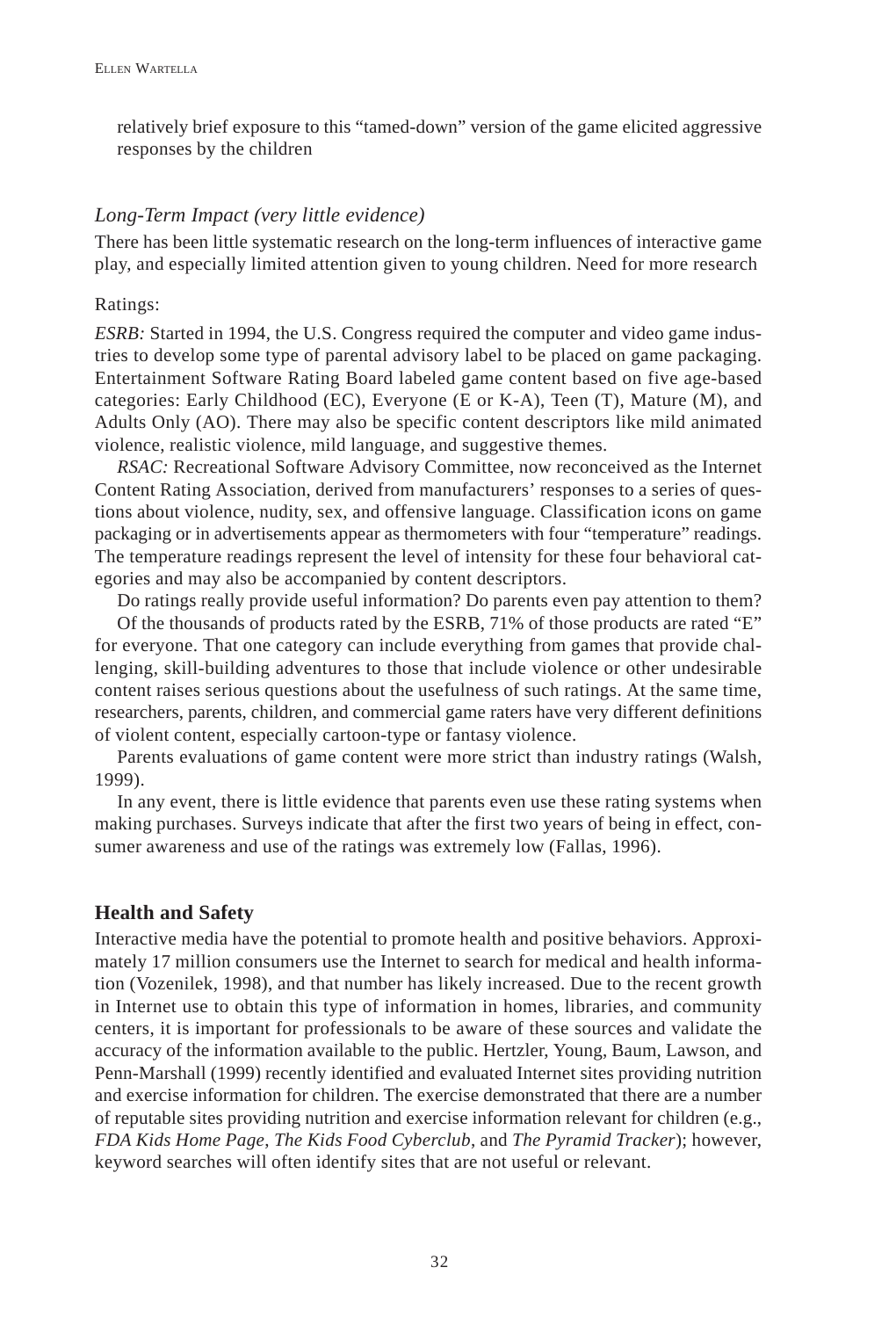Interactive media, both online and off, has demonstrated an extraordinary potential to help children live healthier, safer lives. Interactive programs such as the *Life Adventure Series: Diabetes CD-ROM* or *Starbright Explorer Series: Exploring your Incredible Blood* are extraordinarily effective tools for helping children understand and manage their health conditions, and are developmentally appropriate tools for children to better understand their medical treatment (Bearison & Brown, 2000).

*Click Health's* action-adventure computer and video games – like *Bronkie the Bronchiasaurus* for asthma or *Packy & Marlon* for diabetes – demonstrably improve children's self-care for chronic illness. A clinical trial of *Packy & Marlon* found that diabetic children and adolescents who had access to the game at home for six months experienced a 77-percent decrease in diabetes-related emergency and urgent care clinical visits, compared to a control group of youngsters who had an entertainment game at home

# *Description of Bronkie*

For example, in the asthma self-management game *Bronkie the Bronchiasaurus* players must make sure that dinosaurs Bronkie and Trakie, who have asthma, take their daily asthma medicine; avoid contact with environmental asthma triggers such as dust, pollen, smoke, furry animals, and sneezer characters who emit cold viruses; and use emergency medicine or sick-day medicine when their peak flow (breath strength) goes down. To win the game players must make sure their character carries out daily asthma selfcare and keeps peak flow high, throughout dozens of simulated days. Research has found that players then transfer to their own daily lives the selfcare skills and habits they learned in the game (Lieberman, 1997).

## *Description of Packy and Marlon*

Another example of how interactive media can aid children's health care needs is the *Click Health* diabetes self-management game, called *Packy & Marlon*. The game uses the character's blood glucose level as one of the game goals. Players must balance the character's intake of food and insulin throughout several simulated days in order to keep blood glucose in the OK zone, neither too high nor too low. When blood glucose strays too far from the OK zone, the character must remedy the situation or else will not be robust enough to meet other game challenges and will therefore be more likely to lose the game.

In addition to offering rehearsal in a simulated environment, *Click Health* games improve health behavior by providing (1) attractive role-model characters who demonstrate desirable selfcare behaviors and help de-stigmatize those behaviors for children who are afraid of being different from their peers (Lieberman, 1997); (2) customizable selfcare regimens so that the character will be using a daily regimen that is most similar to the player's; (3) dynamic databases that allow players to look up essential healthrelated information to help them win the game; (4) supportive and informative performance feedback and unlimited opportunities for rehearsal of skills, to foster in players a stronger sense of self-efficacy (see Bandura, 1997) for health behaviors rehearsed in the game; (5) cumulative records of the characters' health status; and (6) two-player options that foster communication about the health topic with friends, family, and caregivers.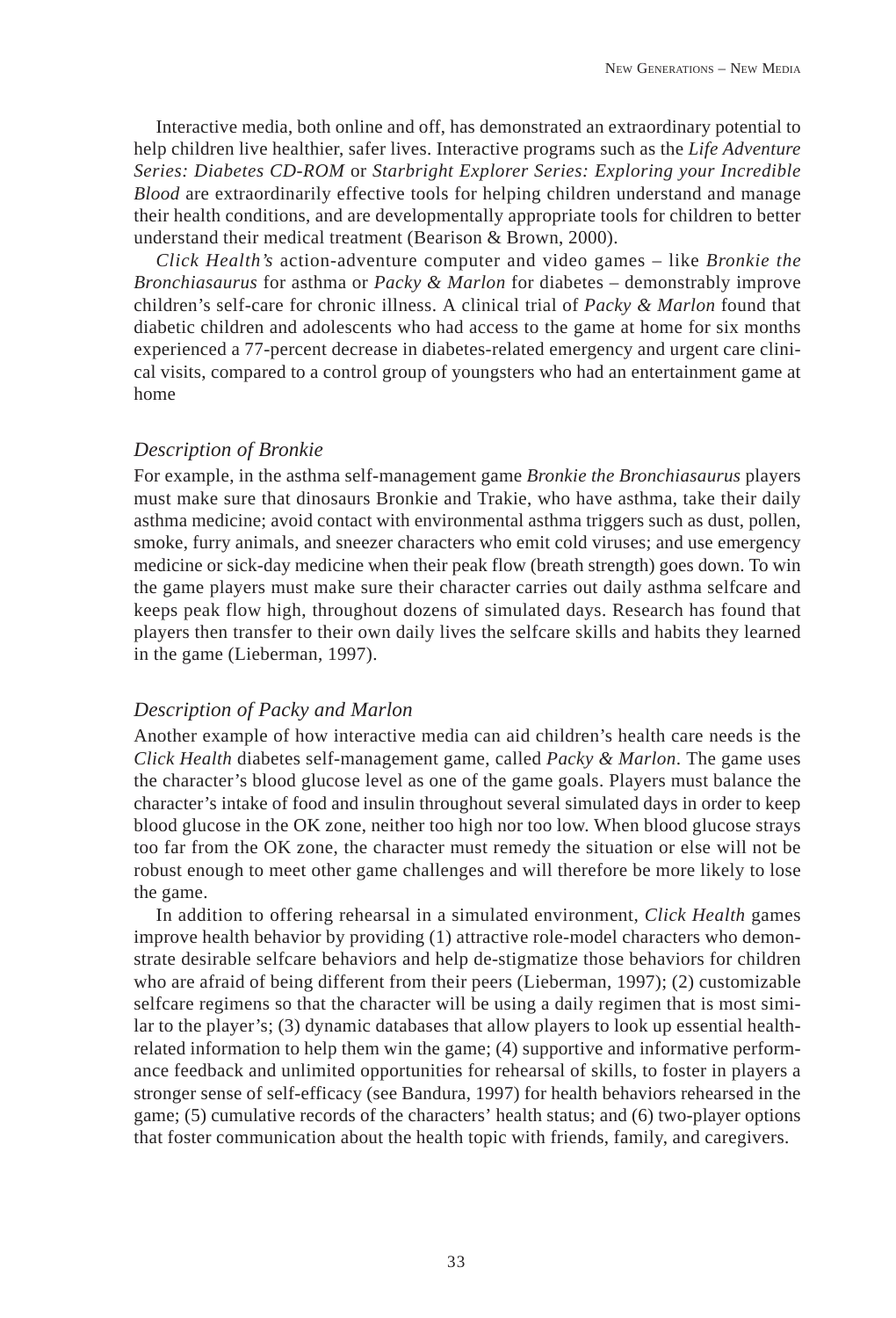## *Life Skills Training*

While not part of our report, I have recently become aware of a software program called *Ripple Effects* that teaches life skills and coping behaviors to children and adolescents. The program targets issues that youth encounter in their everyday lives, including violence, substance use and abuse, depression, bullying, and character education.

## *Areas of Concern*

*Physical Effects.* Many adults who work constantly with computers have experienced a range of physical and ergonomic problems, from eyestrain to Carpal Tunnel Syndrome. But could the mouse and joystick prove to be as dangerous to young wrists as the curve ball proved to be on young Little Leaguers or repetitive workouts for young gymnasts? There is little existing research on how interactive media can affect children's physical health and development. Although many adults have experienced physical ailments from excessive computing, little research has been conducted relating to children's physical health and development and computing.

*Addiction.* A 1995 survey of 868 adolescents found that 50%, the majority of whom were boys, reported behaviors that would score high on an addiction scale. They reported playing on six or more days per week, playing for more than one hour at a time, feeling they play longer than intended, and neglecting homework to play. Other researchers, using criteria similar to those for pathological gambling, found that of 387 teens between 12 and 16 years-old, 20% were currently dependent on game playing and 25% had been so at some point in their lives.

*Weight and Lifestyle.* American children are more over-weight, slower and weaker than their counterparts in other developed nations and seem to be developing sedentary lifestyles at an earlier age. It may be that interactive game use and television viewing are displacing involvement in sport and other physical activity. While amount of television watching seems to predict whether children may be overweight, viewing behavior has not been shown to cause decreases in physical activity. Surprisingly, we found no published research exploring causal relationships between interactive media use and obesity. Only future research can tell us whether there is a connection between how much children watch TV or play interactive games and other sedentary behaviors that can affect their long-term health.

## **On-line Advertising and Privacy**

Online privacy is developing into a major public policy issue as more and more Americans spend their time and money on the Internet. From advertisers whose "cookies" silently track surfing behavior to the potential for disabling viruses and credit card fraud, computer privacy and security presents a range of sensitive new issues. Questions of privacy and deceptive online advertising are especially significant with respect to children.

Web sites often ask children and adults alike to provide personal information such as name, age, gender and e-mail address. Researchers have found that children and teenagers ages 10-17 are much more likely than parents to say it is OK to give sensitive information to commercial Web sites in exchange for a free gift.

 We don't know much about how children perceive advertisements on the Internet, although past research on television suggests that a great deal depends on age. But un-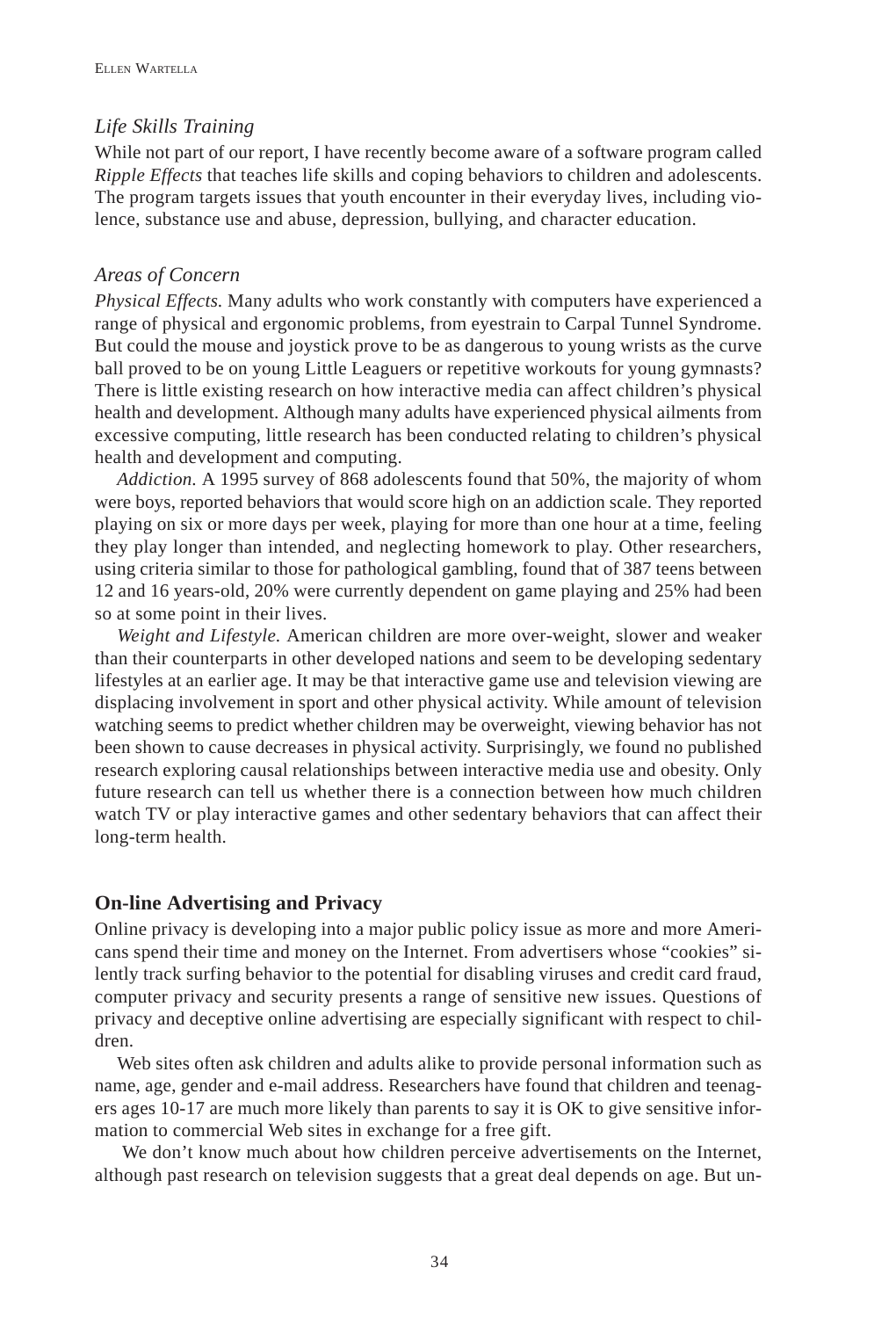like television and print media, online advertising is often subtly integrated within the content itself. Entire web sites provide an opportunity for children to interact with product brands and characters. A small exploratory study suggests that even children  $9 - 11$ years may not be aware of the commercial intentions of many web sites.

In 1998, Congress recognized the need to regulate online marketing to children and passed the Children's Online Privacy Protection Act (COPPA), which provides safeguards against the collection of personal information from children under age 13. COPPA authorizes the Federal Trade Commission to develop and enforce data collection rules for commercial Web sites targeted at children, and requires advertisers to disclose how they collect and use such data.

## *NYTimes Article*

Children and the Web – In another First Amendment case, the justices today accepted an appeal by the Bush administration and agreed to decide the constitutionality of a federal law barring the use of the Web for "commercial purposes" in a way that makes sexually explicit material that is "harmful to minors" available to those under 17.

In a ruling last year, the Third Circuit barred enforcement of the Child Online Protection Act on the ground that the 1998 law's reliance on "contemporary community standards" to identify harmful material placed an impermissible burden on the operators of Web sites. "The Web is not geographically contained," the appeals court said, and once material is published on the Web it is available all over the world.

The law was Congress's response to the Supreme Court's invalidation of the Communications Decency Act of 1996, a less precise legislative attempt at the same goal. The American Civil Liberties Union and a coalition of booksellers and Web publishers argue that the new version has the same constitutional flaws.

## **A Research Agenda for Quality Interactive Media**

We believe that the content industry, academic and market researchers, producers and parents, advocates and policy-makers all share an interest in doing the kind of research that can result in high-quality interactive media that provides not only successful, engaging entertainment, but also promotes healthy, happy and better educated children. To that end, we propose a potential national research agenda that includes:

Building common ground among researchers – benefit from collaboration among scholars in different fields and between academic and market researchers

## *Research that is Useful to Content Producers*

- Provide funding to support developmentally based research on the uses, design, and effects of interactive media;
- Create a multidisciplinary research infrastructure that will provide a diverse pool of scholars the opportunity to study new media and children's issues systematically;
- Facilitate the exchange of ideas among a community of scholars, educators, and producers so they can translate current knowledge into entertaining and educational interactive media products for children;
	- Sponsor regular multi-disciplinary & multi-industry conferences generating high profile, peer-reviewed publications of academic and industry-based research.